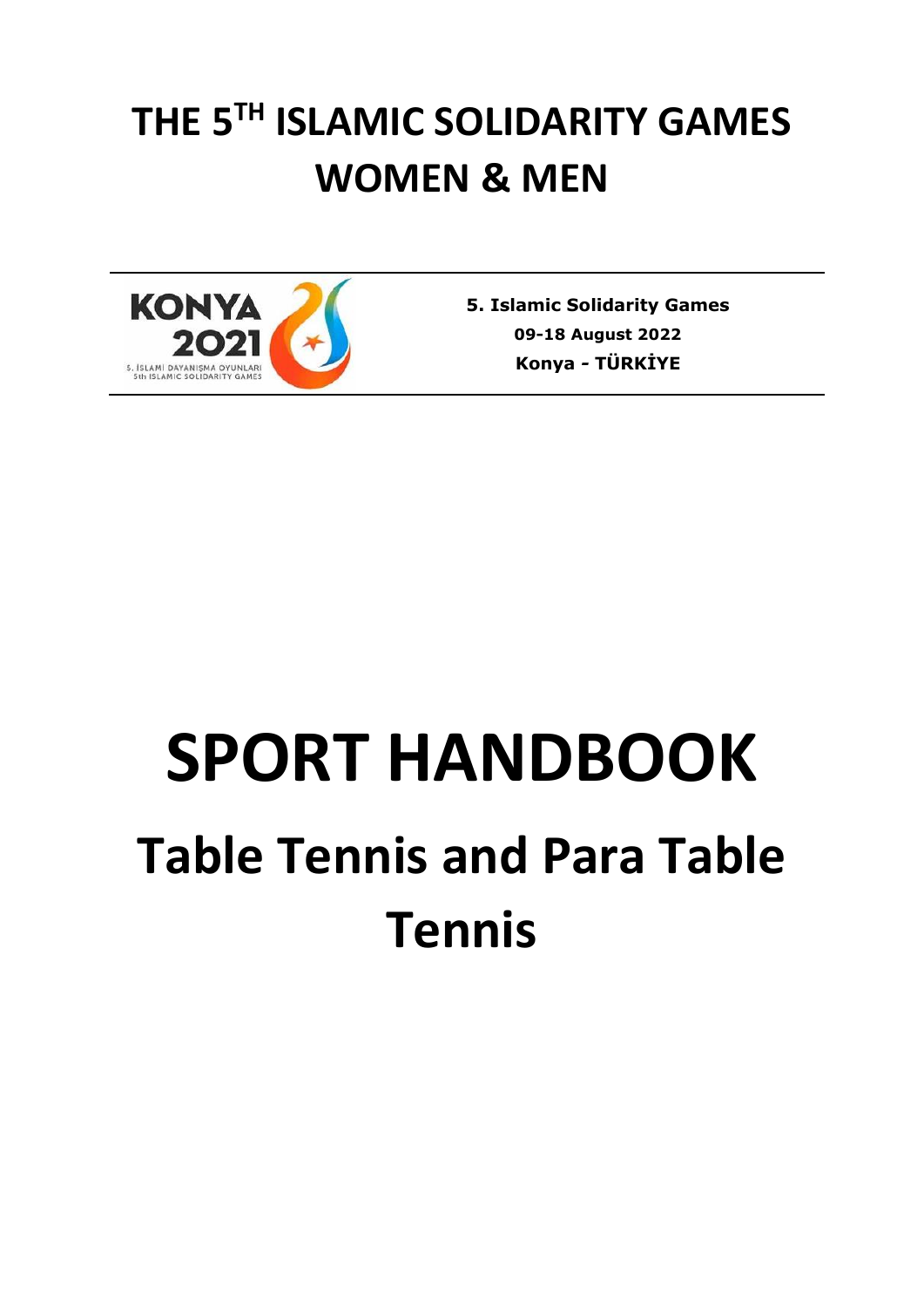# **Introduction**

| <b>Title</b>                     | <b>Sport Handbook - Table Tennis</b>                       |
|----------------------------------|------------------------------------------------------------|
| <b>Abstract</b>                  | This document presents the competition requirements and    |
|                                  | the summary of the technical instructions for Table Tennis |
|                                  | competitions.                                              |
| Version                          | 1.3                                                        |
| Date of Issue                    | 14.01.2022                                                 |
| <b>Status</b>                    | <b>Final Version</b>                                       |
| <b>Document Owner</b>            | <b>Halis Yunus ERSOZ</b>                                   |
| Name of the Organizer            | <b>Fatih UYSAL</b>                                         |
| Name of the Issuing Organization | <b>TISGOC</b>                                              |
| Category                         | Sport - Technical                                          |
| <b>Access Restrictions</b>       | <b>TISGOC UNCLASSIFIED</b>                                 |

# **Handbook Revision Review**

| <b>Version</b> | Date | <b>Author</b>                         | <b>Summary Flow</b>           |
|----------------|------|---------------------------------------|-------------------------------|
| 1.0            |      | Turkish Table Tennis Federation       | <b>First Draft</b>            |
| 1.1            |      | Sports Directorate                    | General comments and revision |
| 1.2            |      | ISSF                                  | General comments and revision |
| 1.3            |      | International Table Tennis Federation | <b>Final Version</b>          |

# **Abbreviations and Terminology**

| <b>Title</b>                                                 | <b>Abbreviations</b> | <b>Notes</b> |
|--------------------------------------------------------------|----------------------|--------------|
| <b>Islamic Solidarity Sports Federation</b>                  | <b>ISSF</b>          |              |
| <b>Turkish Islamic Solidarity Games Organizing Committee</b> | <b>TISGOC</b>        |              |
| 5 <sup>th</sup> Konya Islamic Solidarity Games               | <b>KONYA 2021</b>    |              |
| <b>National Olympic Committee</b>                            | NOC.                 |              |
| <b>Turkish Table Tennis Federation</b>                       | <b>TMTF</b>          |              |
| International Table Tennis Federation                        | <b>ITTF</b>          |              |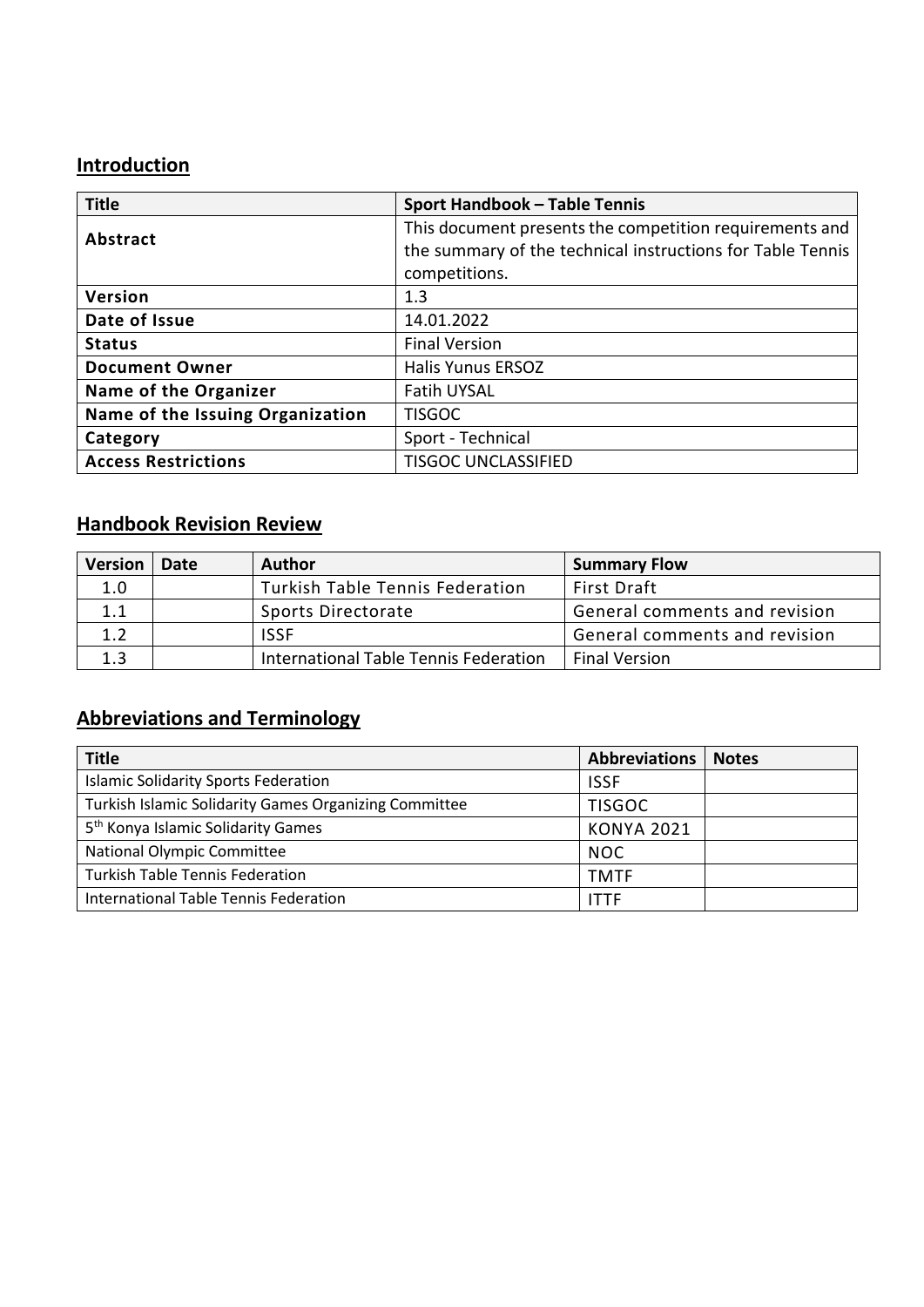# **TECHNICAL RULES**

# **1. COMPETITION RULES AND REGULATIONS**

1.1 Table Tennis competitions in Konya 2021 the 5<sup>th</sup> Islamic Solidarity Games will be held according to the rules of the International Table Tennis Federation Handbook (ITTF). In case of controversy due to the translation of the rules, the English version of the ITTF rules will be binding.

**1.2** The issues not covered by these regulations will be solved according to the list below:

\* ITTF rules will be binding for technical issues.

\* ISSF Basic Rules, General Rules and this Technical Handbook will be consulted for general issues.

# **2. COMPETITION MANAGEMENT**

**2.1** Competitions must be organized by TISGOC, in accordance with ITTF rules, under the supervision of the Technical Committees of the TMTF and TBESF.

**2.2** A technical delegate must be assigned by ITTF.

**2.3** TMTF will support the appointment of National Technical Officials to be approved by the Technical Delegates.

# **3. LOCATION AND COMPETITION SCHEDULE**

**3.1** Table Tennis competitions will be held at TÜYAP Konya International Fair Center between 13-17 August 2022.

**3.2** The training halls will be prepared for the participating teams according to a program prepared by the general coordinatorship and this program will be distributed to the teams participating in the games.

#### **4. TECHNICAL MEETING**

**4.1** Technical meetings will be conducted the day before the table tennis competitions start. **4.2** The following people will attend the meeting:

- \* ITTF Technical Delegates
- \* Representatives and referees of the TMTF Referee Committees
- \* 2 members of each participant team (Official and the coach)

# **5. COMPETITION AND PARTICIPATION**

**5.1** The competitions in the medal categories are as follows:

- a) Table tennis competitions;
- \* Individual Men
- \* Individual Women
- \* Men's Teams
- \* Women's Teams

**5.2** Every National Olympic Committee whose federation is affiliated with the ITTF is eligible to participate in these listed competitions.

**5.3** Each National Olympic Committee can register up to 2 athletes for each individual competition category and up to 1 for each team competition category.

**5.4** Table Tennis and Para Table Tennis teams can consist of a maximum of 4 male + 4 female players for each class.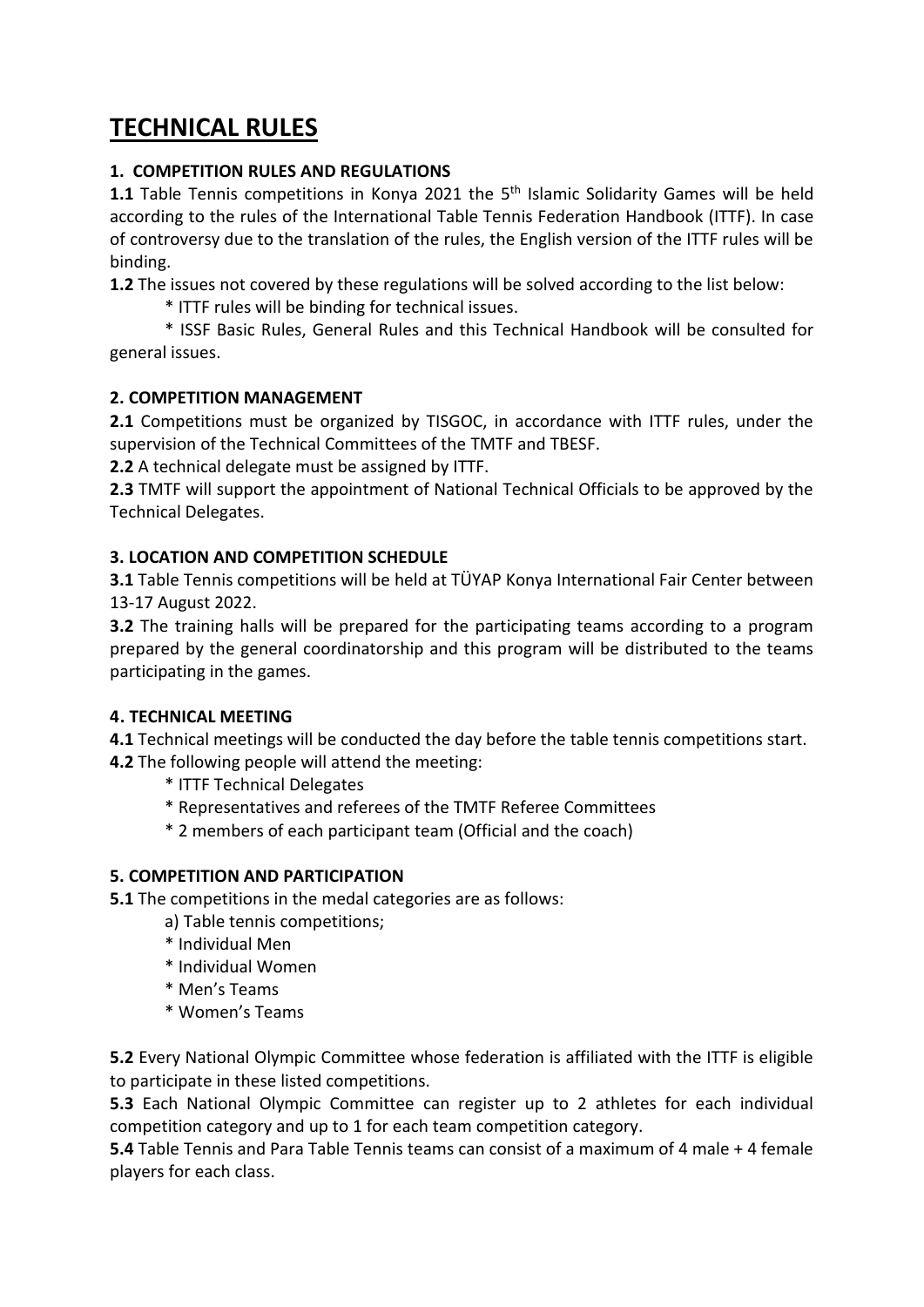**5.5.** Team competitions will be held with the participation of a maximum of 12 teams. In case of more applications, the current ITTF ranking team ranking will be applied. **5.6** Player quota information is listed in the chart below:

| Gender | <b>Competition</b> | <b>Max. Player per Competition</b> | <b>Max. Player per National</b><br><b>Olympic Committee</b> |
|--------|--------------------|------------------------------------|-------------------------------------------------------------|
|        | Individual         |                                    |                                                             |
| Men    | Team               |                                    |                                                             |
|        | Individual         |                                    |                                                             |
| Women  | Team               |                                    |                                                             |

**5.7** Athletes must be the citizens of the registered National Olympic Committee. Only the personal passports of the players will be used as the official document of player for eligibility. **5.8** Please note that there will be no qualifier standards in Table Tennis competitions.

# **6. COMPETITION FORMAT**

**6.1** Seeded players will be based on ITTF 2021 Individual World Ranking and will be approved by the Technical Delegates.

**6.2** Table Tennis Individual Competitions will be held according to the elimination format, over 7 sets.

**6.3** All matches in Table Tennis Team categories will be played over 5 sets.

| <b>Date</b>    | <b>Time</b>       | <b>Activity</b>                                  |
|----------------|-------------------|--------------------------------------------------|
| 13 August 2022 | 10:00-15:15 women | <b>TABLE TENNIS</b>                              |
|                | 16:00-19:00 men   | <b>Team Qualifiers</b>                           |
|                | 10:00-14:00 women | <b>TABLE TENNIS</b>                              |
| 14 August 2022 | 16:00-21:00 men   | <b>Team Finals and Medal Ceremony</b>            |
| 15 August 2022 | 10:00-15:00 women | <b>TABLE TENNIS</b>                              |
|                | 16:30-21:30 men   | <b>Individual Qualifiers</b>                     |
| 16 August 2022 | 10:00-15:00 women | <b>TABLE TENNIS</b>                              |
|                | 16:30-21:30 men   | <b>Individual Qualifiers</b>                     |
| 17 August 2022 | 10:00-15:00 women | <b>TABLE TENNIS</b>                              |
|                | 10:00-15:00 men   | Individual Final Competitions and Medal Ceremony |

#### **7. COMPETITION SCHEDULE (\*)**

# **8. EQUIPMENTS**

**8.1** The Organizing Committee will provide ITTF-approved competition materials, and the rubbers on both sides of the rackets that will be used by the athletes in the game will be ITTF-approved and will be in the valid materials list published by the ITTF. The thickness of the racket rubber cannot be more than 4 mm.

# **9. CLOTHING**

**9.1** All members of the teams will dress in accordance with the sports apparel specified in the ITTF competition rules.

**9.2** No advertising or publicity of any kind is permitted on athlete clothing or equipment.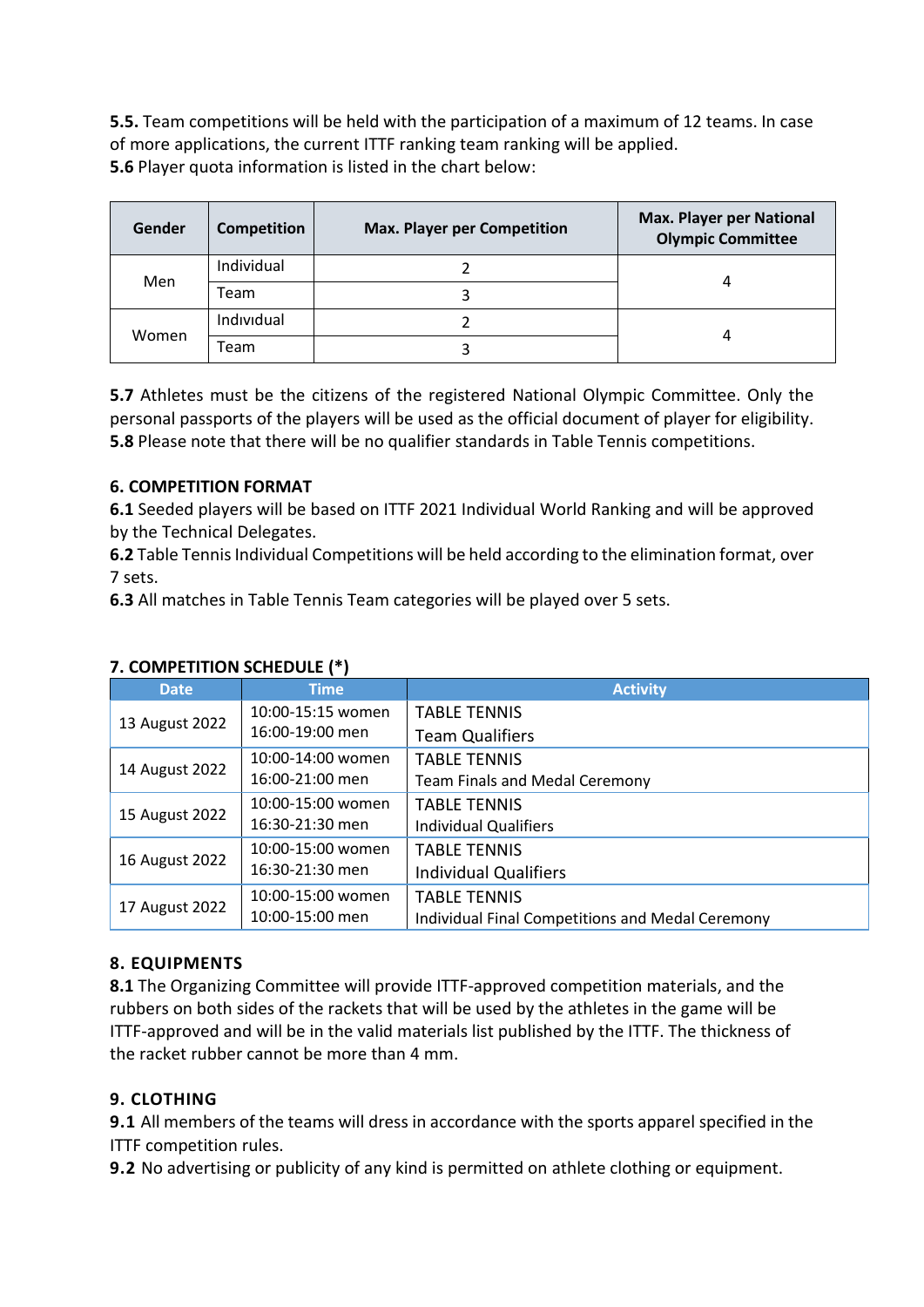# **10. MEDALS, CERTIFICATES AND AWARD CEREMONY**

**10.1** Medal ceremonies will take place directly after the end of the medal competition session. All the athletes that will be involved in the ceremony will wear the tracksuits of their official National Olympic Committee.

**10.2** The winners of Table Tennis competitions will be awarded as listed below:

1) Individual competitions

- \* The First Place: Gold Medal and certificate
- \* The Second Place: Silver Medal and certificate
- \* The Third and Fourth Place: Bronze Medal and certificate

2) Team competitions

- \* The First Place: Gold Medal and certificate for each player
	- Silver Medal and certificate for each player
- \* The Third and Fourth Place: Bronze Medal and certificate for each player

Athletes between the fourth and eighth places will be awarded certificates.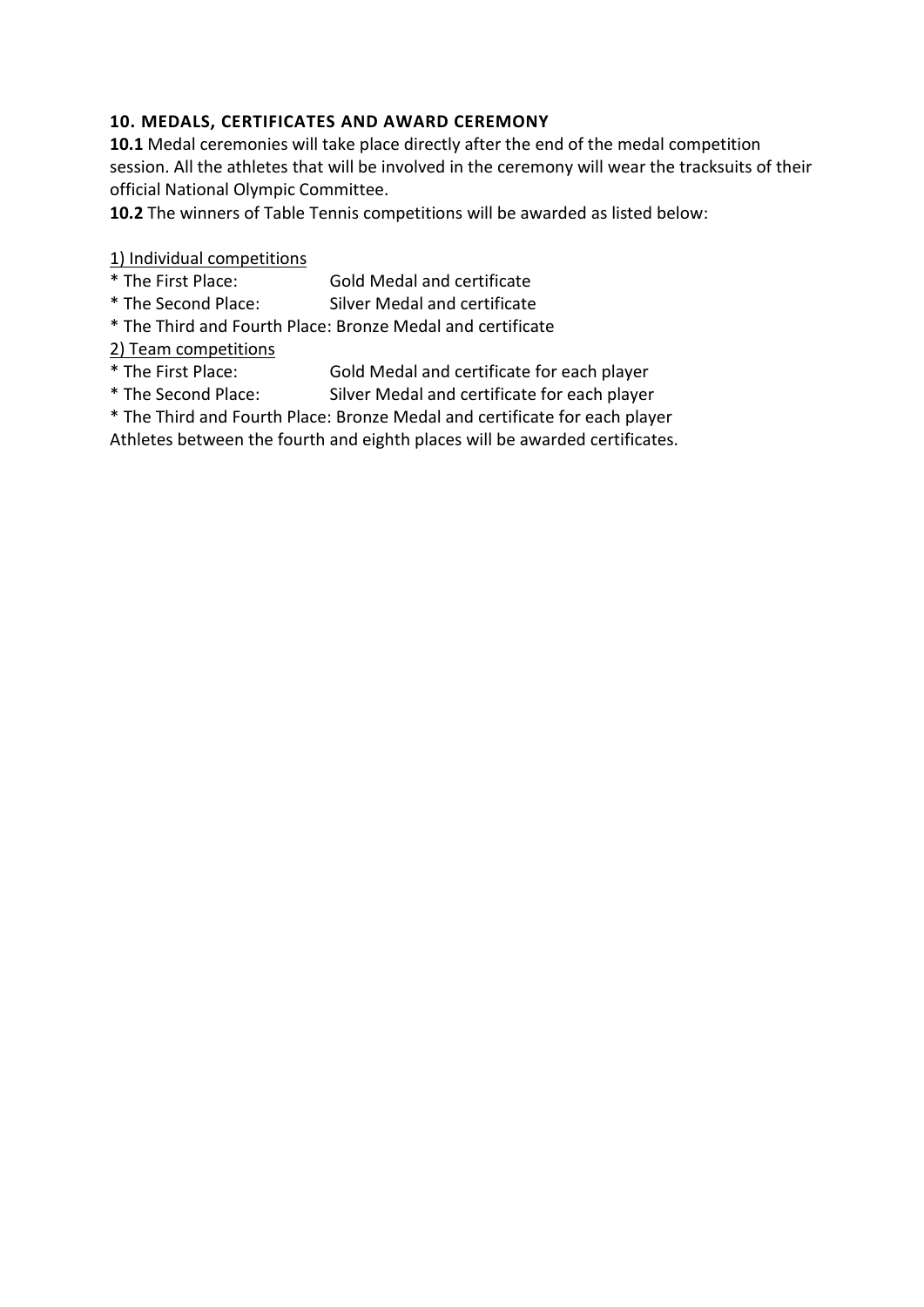# **Introduction**

| <b>Title</b>                     | Sport Handbook - Para Table Tennis                          |
|----------------------------------|-------------------------------------------------------------|
| Abstract                         | This document presents the competition needs and the        |
|                                  | summary of the technical instructions for Para Table Tennis |
|                                  | competition.                                                |
| Version                          | 1.3                                                         |
| Date of Issue                    | 14.01.2022                                                  |
| <b>Status</b>                    | <b>Final Version</b>                                        |
| <b>Document Owner</b>            | <b>Halis Yunus ERSOZ</b>                                    |
| <b>Name of the Organizer</b>     | <b>Fatih UYSAL</b>                                          |
| Name of the Issuing Organization | <b>TISGOC</b>                                               |
| Category                         | Sport - Technical                                           |
| <b>Access Restrictions</b>       | <b>TISGOC UNCLASSIFIED</b>                                  |

# **Handbook Revision Review**

| <b>Version</b> | <b>Date</b> | <b>Author</b>                      | <b>Summary Flow</b>           |
|----------------|-------------|------------------------------------|-------------------------------|
| 1.0            |             | Turkish Sports Federation for the  | <b>First Draft</b>            |
|                |             | <b>Physically Disabled</b>         |                               |
| 1.1            |             | Sports Directorate                 | General comments and revision |
| 1.2            |             | <b>ISSF</b>                        | General comments and revision |
| 1.3            |             | International Paralympic Committee | <b>Final Version</b>          |

# **Abbreviations and Terminology**

| <b>Title</b>                                          | <b>Abbreviations</b> | <b>Notes</b> |
|-------------------------------------------------------|----------------------|--------------|
| <b>Islamic Solidarity Sports Federation</b>           | <b>ISSF</b>          |              |
| Turkish Islamic Solidarity Games Organizing Committee | <b>TISGOC</b>        |              |
| 5 <sup>th</sup> Konya Islamic Solidarity Games        | <b>KONYA 2021</b>    |              |
| <b>National Olympic Committee</b>                     | <b>NOC</b>           |              |
| <b>Turkish Table Tennis Federation</b>                | <b>TMTF</b>          |              |
| Turkish Sports Federation for the Physically Disabled | <b>TBESF</b>         |              |
| National Paralympic Committee                         | <b>NPC</b>           |              |
| International Paralympic Committee                    | <b>IPC</b>           |              |
| International Table Tennis Federation                 | <b>ITTF</b>          |              |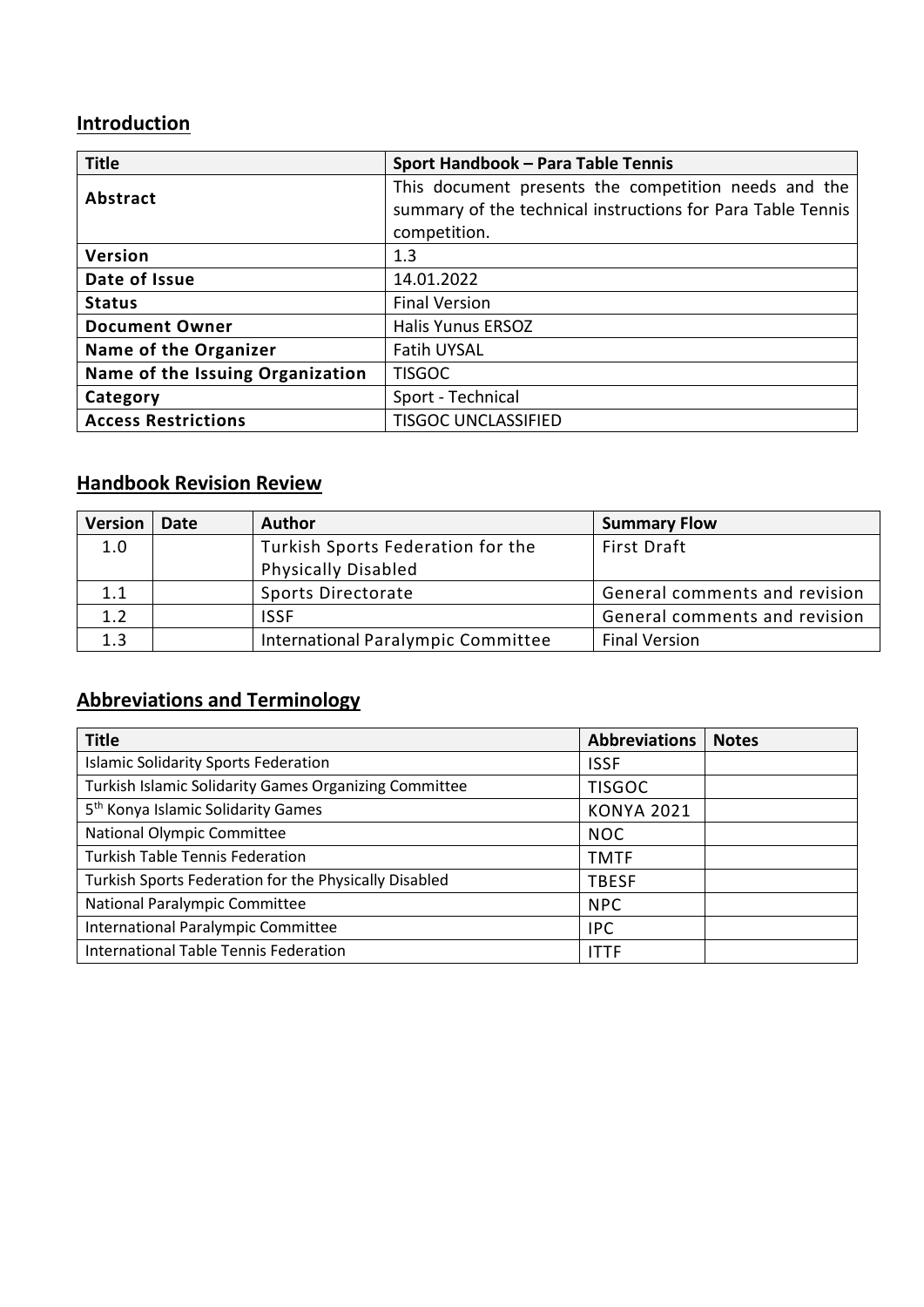# **TECHNICAL RULES**

# **1. COMPETITION RULES AND REGULATIONS**

1.1 Para table tennis competitions in Konya 2021 the 5<sup>th</sup> Islamic Solidarity Games will be held according to the rules of the International Table Tennis Federation Handbook (ITTF). In case of controversy due to the translation of the rules, the English version of the ITTF rules will be binding.

**1.2** The issues not covered by these regulations will be solved according to the list below:

\* ITTF rules will be binding for technical issues.

\* ISSF Basic Rules, General Rules and this Technical Handbook will be consulted for general issues.

# **2. COMPETITION MANAGEMENT**

**2.1** Competitions must be organized by TISGOC, in accordance with ITTF rules, under the supervision of the Technical Committees of the TMTF or TBESF.

**2.2** A technical delegate must be assigned by ITTF.

**2.3** TMTF and TBESF will support the appointment of National Technical Officials to be approved by the Technical Delegates.

# **3. LOCATION AND COMPETITION SCHEDULE**

**3.1** Para table tennis competitions will be organized in TÜYAP Konya International Fair Center between 10-12 August 2022.

**3.2** The training halls will be prepared for the participating teams according to a program prepared by the general coordinatorship and this program will be distributed to the teams participating in the games.

#### **4. TECHNICAL MEETING**

**4.1** Technical meetings will be conducted the day before the para table tennis competitions start.

**4.2** The following people will attend the meeting:

- \* ITTF Technical Delegates
- \* Representatives and referees of the TMTF and TBESF Referee Committees
- \* 2 members of each participant team (Official and the coach)

#### **5. COMPETITION AND PARTICIPATION**

**5.1** The competitions in the medal categories are as follows:

- \* Individual Men Class 4, Class 5
- \* Individual Women Class 9, Class 10
- \* Men's Teams Class 4, Class 5
- \* Women's Teams Class 9, Class 10

**5.2** Every National Olympic Committee whose federation is affiliated with the ITTF or IPC is eligible to participate in these listed competitions.

**5.3** Each National Olympic Committee can register up to 2 athletes for each individual competition category and up to 1 for each team competition category.

**5.4** Para Table Tennis teams can consist of a maximum of 4 male + 4 female players for each class.

**5.5.** Team competitions will be held with the participation of a maximum of 12 teams. In case of more applications, the current ITTF ranking team ranking will be applied.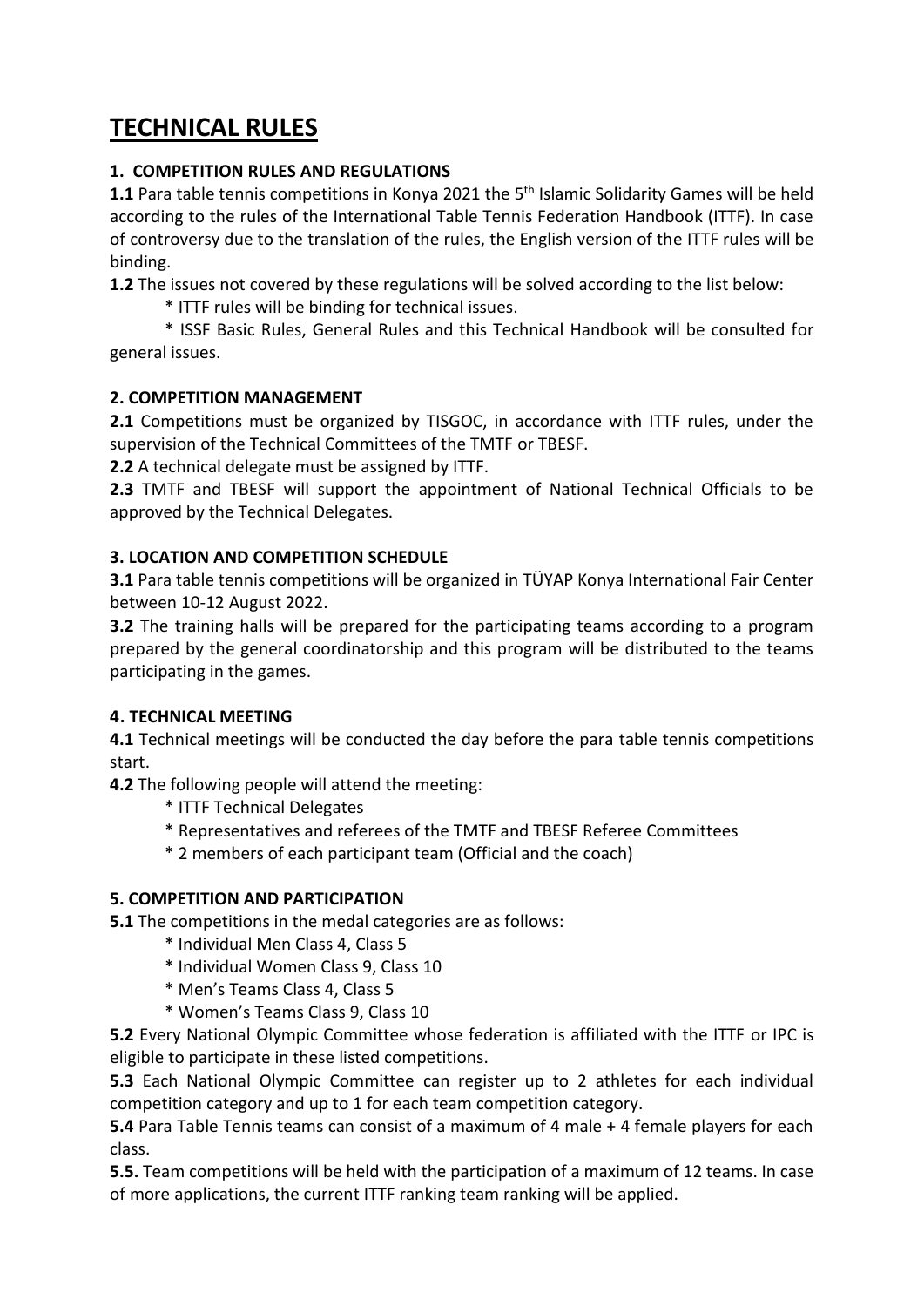**5.6** Player quota information is listed in the chart below:

| Gender | <b>Competition</b> | <b>Max. Player per Competition</b> | <b>Max. Player per National</b><br><b>Olympic Committee</b> |
|--------|--------------------|------------------------------------|-------------------------------------------------------------|
|        | Individual         |                                    |                                                             |
| Men    | Team               |                                    |                                                             |
|        | Individual         |                                    |                                                             |
| Women  | Team               |                                    |                                                             |

**5.7** Players must be the citizens of the registered National Olympic Committee. Only the personal passports of the players will be used as the official document of player for eligibility. **5.8** Please note that there will be no qualifier standards in Para Table Tennis events.

#### **6. COMPETITION FORMAT**

**6.1** Seeded players will be based on ITTF 2021 Individual World Ranking and will be approved by the Technical Delegates.

**6.2** Para Table Tennis Individual Competitions will be held according to the elimination format, over 5 sets.

**6.3** Team competitions will be played according to the elimination format.

**6.4** All matches in the Para Table Tennis Individual categories will be played over 5 sets.

**6.5** Para Table Tennis team matches will be played in the form of winning 2 of 3 individual matches and over 5 sets. The game format will be as follows.

1) Doubles

2) 1st Single Match (A-X)

3) 2nd Single Match (B-Y)

| <b>Date</b>    | Time i            | <b>Activity</b>                                           |
|----------------|-------------------|-----------------------------------------------------------|
|                | 10:00-15:15 women | <b>PARA TABLE TENNIS</b>                                  |
| 10 August 2022 | 16:00-19:00 men   | <b>Team Qualifiers</b>                                    |
| 11 August 2022 | 10:00-15:00 women | <b>PARA TABLE TENNIS</b>                                  |
|                | 16:30-21:30 men   | <b>Individual Qualifiers</b>                              |
| 12 August 2022 | 10:00-15:00 women | <b>PARA TABLE TENNIS</b>                                  |
|                | 16:00-21:00 men   | Team and Individual Final Competitions and Medal Ceremony |

#### **7. COMPETITION SCHEDULE (\*)**

#### **8. EQUIPMENTS**

**8.1** The Organizing Committee will provide ITTF-approved competition materials, and the rubbers on both sides of the rackets that will be used by the athletes in the game will be ITTF-approved and will be in the valid materials list published by the ITTF. The thickness of the racket rubber cannot be more than 4 mm.

# **9. CLOTHING**

**9.1** All members of the teams will dress in accordance with the sports apparel specified in the ITTF competition rules.

**9.2** No advertising or publicity of any kind is permitted on athlete clothing or equipment.